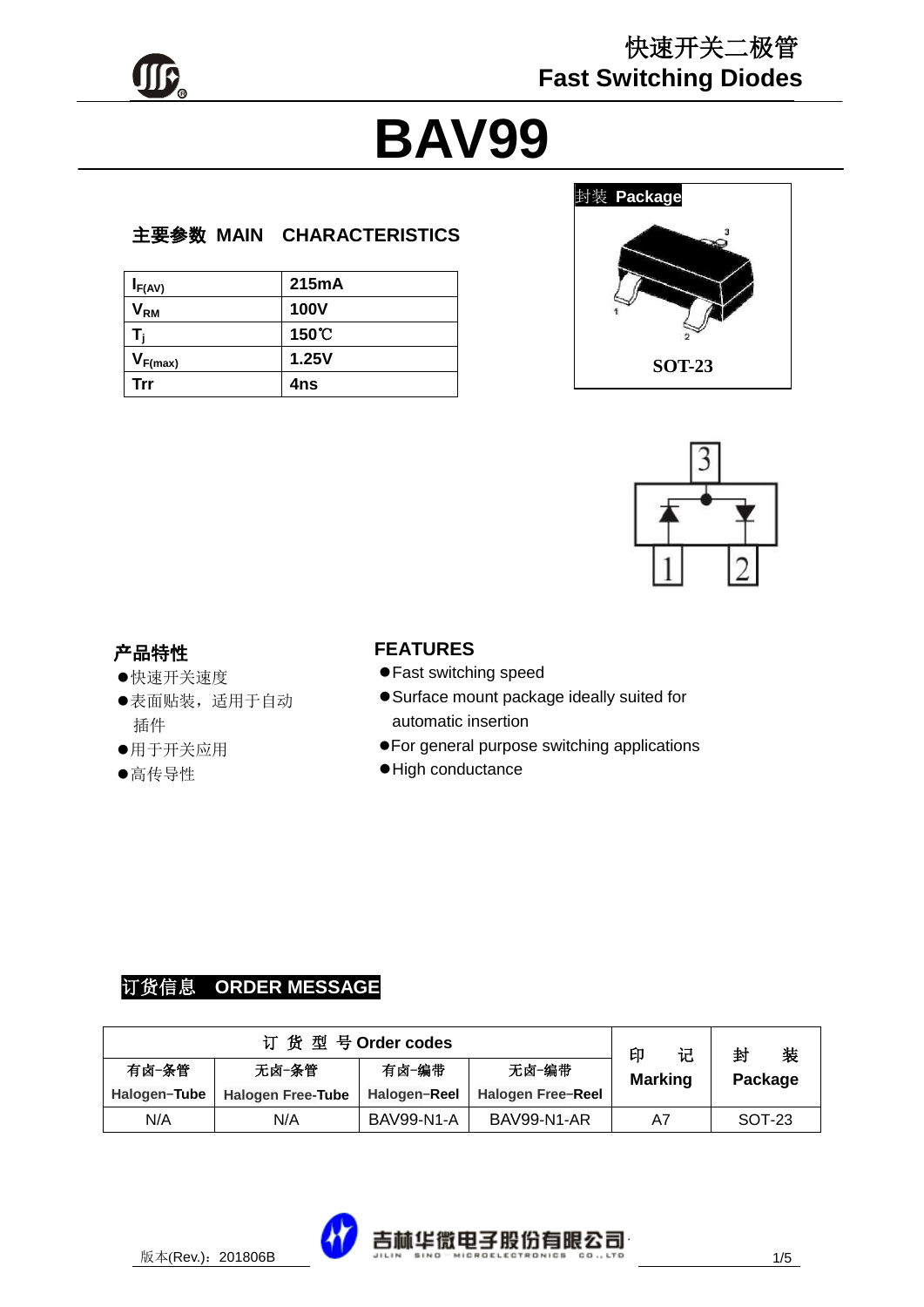

## 快速开关二极管  **Fast Switching Diodes**

| 绝对最大额定值 ABSOLUTE RATINGS (T <sub>A</sub> =25℃)         |                  |                |             |
|--------------------------------------------------------|------------------|----------------|-------------|
| 目<br>项                                                 | 뮥<br>符           | 值<br>数         | 单<br>位      |
| <b>Parameter</b>                                       | <b>Symbol</b>    | Value          | <b>Unit</b> |
| 反向峰值电压                                                 |                  | 100            | $\vee$      |
| Peak Reverse Voltage                                   | $V_{RM}$         |                |             |
| 反向击穿电压                                                 | $V_{R}$          | 75             | V           |
| Reverse Voltage                                        |                  |                |             |
| 最大平均正向电流                                               |                  | 215            | mA          |
| Maximum Average Forward Current at $T_A = 25^{\circ}C$ | $I_{F(AV)}$      |                |             |
| 非重复峰值正向浪涌电流 att=1µs                                    |                  | $\overline{2}$ | A           |
| Non-repetitive Peak Forward Surge Current              | $I_{FSM}$        |                |             |
| 耗散功率                                                   | $P_D$            | 350            | mW          |
| Power Dissipation (note 1)                             |                  |                |             |
| 最高结温                                                   |                  | 150            | °C          |
| <b>Maximum Junction Temperature</b>                    | $T_i$            |                |             |
| 储存温度                                                   | T <sub>STG</sub> | $-65 - +150$   | °C          |
| Storage Temperature Range                              |                  |                |             |

#### 电特性 **ELECTRICAL CHARACTERISTICS**

| 目<br>项                                                                                     | 符 号           | 最小  | 最大         | 单<br>位      |
|--------------------------------------------------------------------------------------------|---------------|-----|------------|-------------|
| <b>Parameter</b>                                                                           | <b>Symbol</b> | Min | <b>MAX</b> | <b>Unit</b> |
| 最大反向电流                                                                                     |               |     |            |             |
| <b>Maximum Reverse Current</b>                                                             |               |     |            |             |
| at $VR = 25 V$                                                                             | $I_R$         |     | 30         | nA          |
| at $VR = 75 V$                                                                             |               |     | 1          | uA          |
| at $VR = 75 V$ , TJ = 150 °C                                                               |               |     | 50         | μA          |
| at $VR = 25 V$ , TJ = 150 °C                                                               |               |     | 30         | μA          |
| 最大正向电压                                                                                     |               |     |            |             |
| Maximum Forward Voltage                                                                    |               |     |            |             |
| at $IF = 1 mA$                                                                             |               |     | 0.715      | V           |
| at $IF = 10$ mA                                                                            | $V_F$         |     | 0.855      |             |
| at $IF = 50$ mA                                                                            |               |     | 1.0        |             |
| at $IF = 150$ mA                                                                           |               |     | 1.25       |             |
| 反向恢复时间                                                                                     |               |     |            |             |
| Reverse Recovery Time                                                                      | trr           |     | 4          | ns          |
| at Irr = 0.1 X I <sub>R</sub> , IF = I <sub>R</sub> = 10 mA, R <sub>L</sub> = 100 $\Omega$ |               |     |            |             |
| 结电容                                                                                        |               |     |            |             |
| <b>Typical Junction Capacitance</b>                                                        |               |     |            |             |
| $VR = 0 V, f = 1.0 MHz$                                                                    | $C_{J}$       |     | 2          | рF          |

#### 热特性 **THERMAL CHARACTERISTICS**

| 项<br>目                                 | 符<br><del>묘</del>                        | 数<br>值 | 单<br>位         |
|----------------------------------------|------------------------------------------|--------|----------------|
| <b>Parameter</b>                       | Symbol                                   | Value  | Unit           |
| 结到环境的热阻<br>(note 1)                    |                                          |        | $^{\circ}$ CMV |
| Thermal Resistance Junction to Ambient | $\mathsf{R}_{\textsf{\scriptsize{6JA}}}$ | 357    |                |

NOTE: 1.Part mounted on Polymide PC board with pad dimensions 1.13mm x 1.27mm.

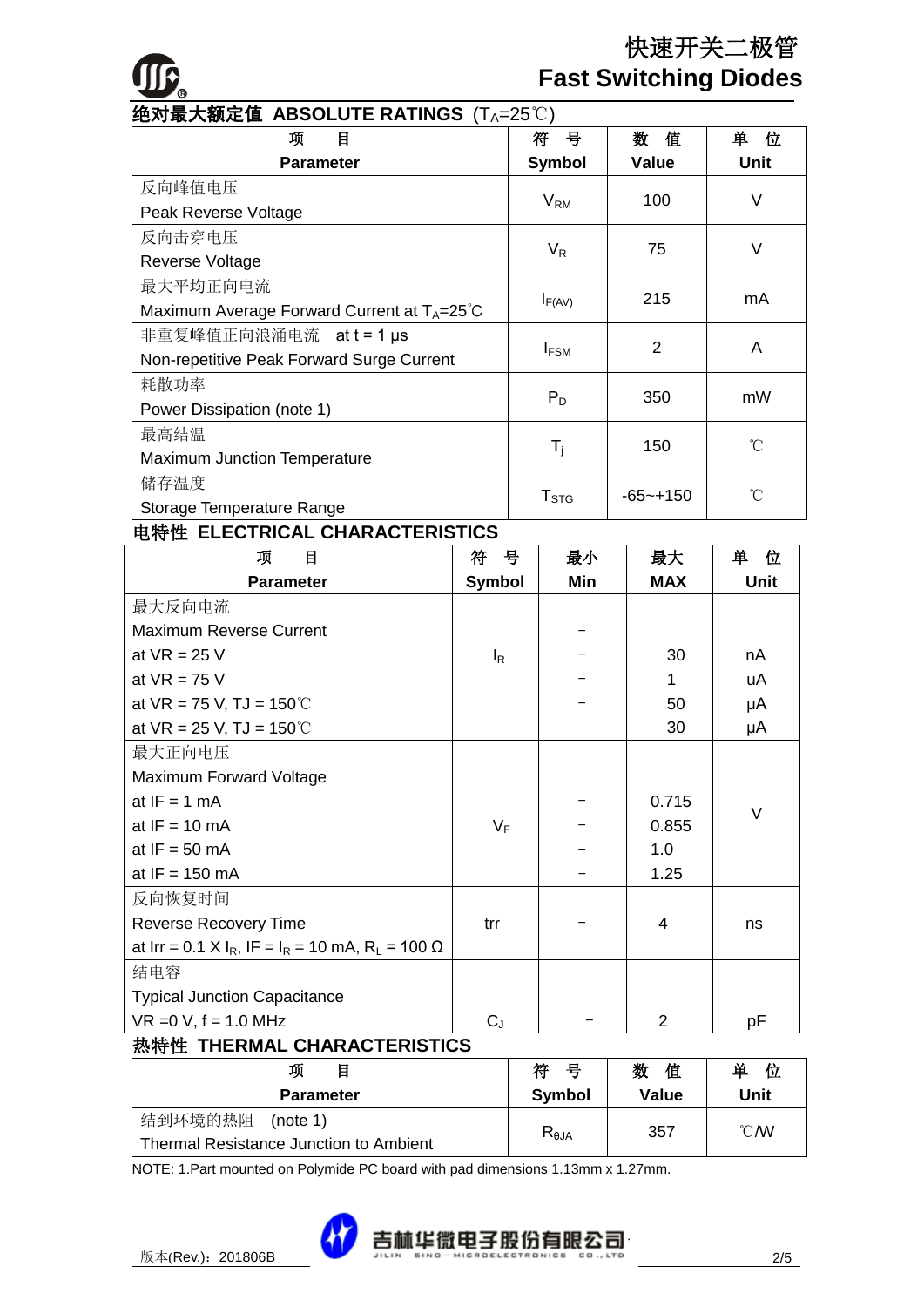

## 特征曲线 **ELECTRICAL CHARACTERISTICS (curves)**







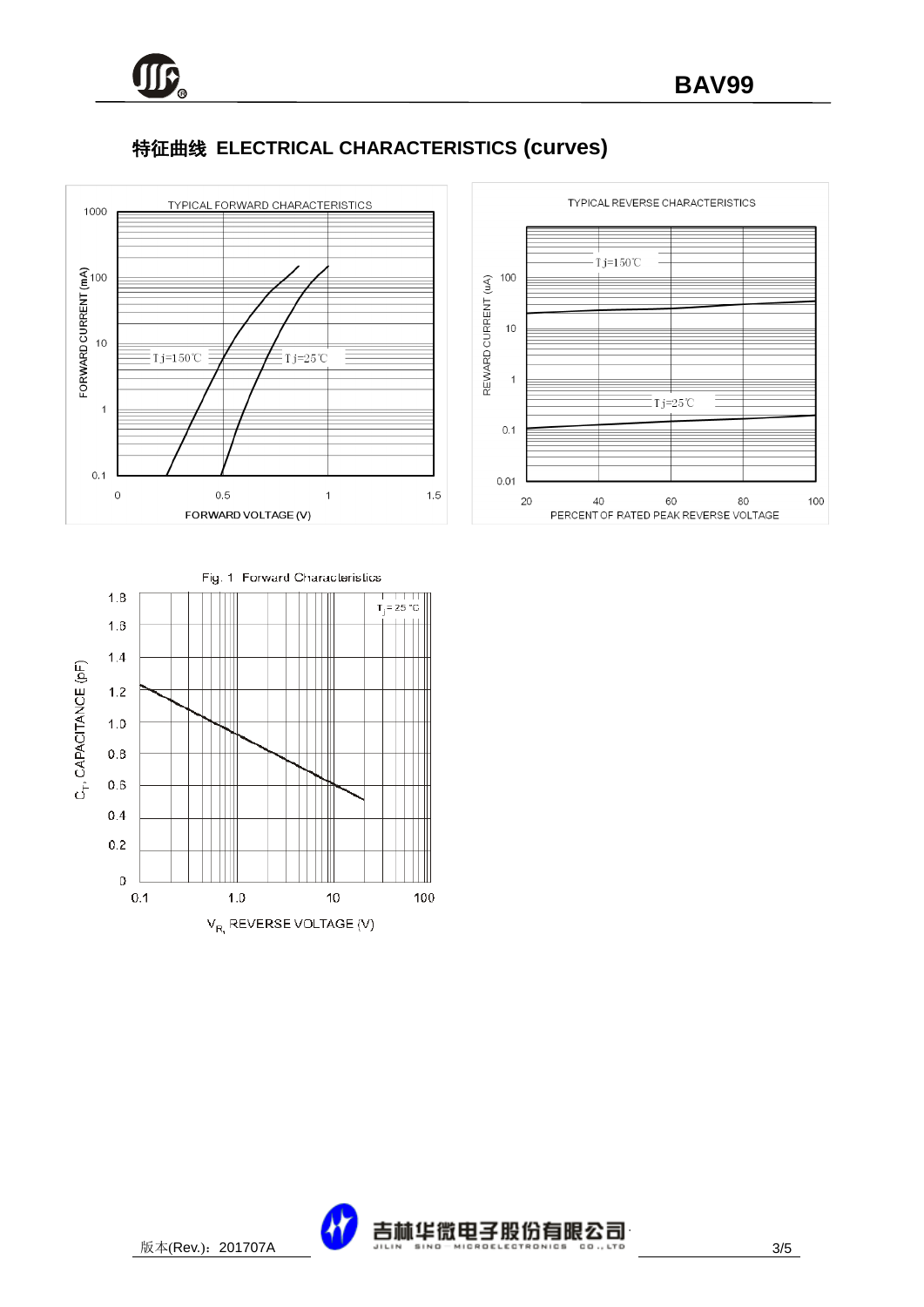

### 外形尺寸 **PACKAGE MECHANICAL DATA**

**SOT-23 Dimiensions in inches and(milimeters)**